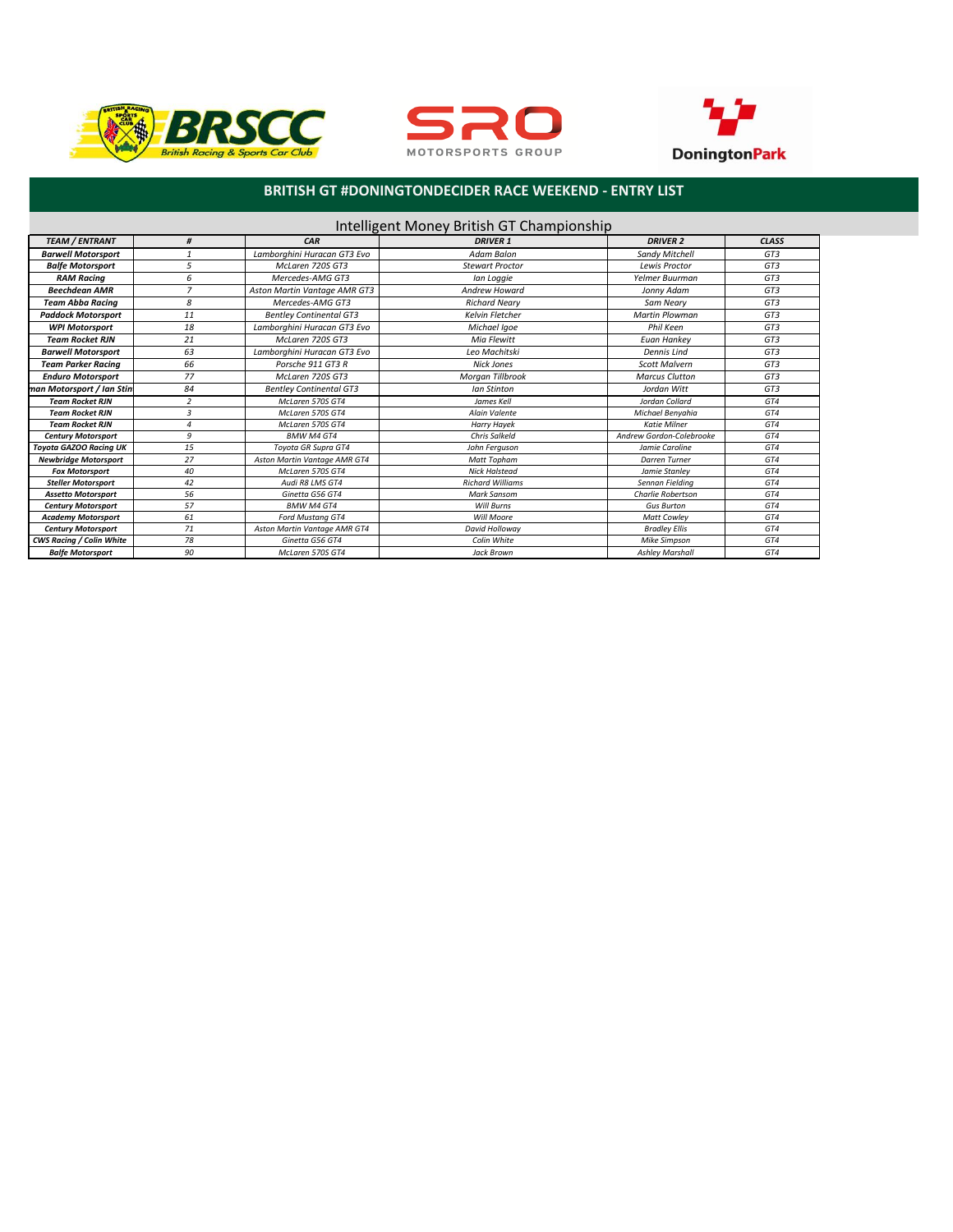## Ginetta GT5 Academy

| #  | <b>FIRST NAME</b> | <b>SURNAME</b> | <b>TEAM</b>        | <b>CLASS</b>  |
|----|-------------------|----------------|--------------------|---------------|
|    | Gary              | Wager          | SF Racing          | <b>GTA</b>    |
| 8  | Gilbert           | Yates          | Want2Race          | <b>ROOKIE</b> |
| 10 | Lee               | Goldsmith      | Assetto Motorsport | <b>GTA</b>    |
| 11 | Darren            | Leung          | Want2Race          | <b>ROOKIE</b> |
| 19 | Mike              | Jordan         | <b>DTO</b>         | <b>GTA</b>    |
| 20 | Edward            | Acres          | Want2Race          | <b>ROOKIE</b> |
| 23 | Danny             | Dwyer          | Want2Race          | <b>ROOKIE</b> |
| 25 | Jon               | Kearney        | Want2Race          | <b>ROOKIE</b> |
| 27 | Roy               | Alderslade     | Assetto Motorsport | <b>GTA</b>    |
| 32 | Wes               | Pearce         | Elite Motorsport   | <b>GTA</b>    |
| 33 | Neil              | Wallace        | SVG Motorsport     | <b>GTA</b>    |
| 44 | Martin            | Wills          | Assetto Motorsport | <b>GTA</b>    |
| 50 | Robin             | Grimwood       | Assetto Motorsport | <b>GTA</b>    |
| 52 | Angus             | Whiteside      | Want2Race          | <b>ROOKIE</b> |
| 66 | Shawn             | Fleming        | SF Racing          | <b>GTA</b>    |
| 77 | Tom               | Hartley JR     | Want2Race          | <b>ROOKIE</b> |
| 99 | Lee               | Frost          | SVG Motorsport     | <b>GTA</b>    |
| 70 | Mackenzie         | Walker         | Assetto Motorsport | GTA           |

# Protyre Motorsport Ginetta GT5 Challenge

| #  | <b>FIRST NAME</b> | <b>SURNAME</b> | <b>TEAM</b>                   | <b>CLASS</b> |
|----|-------------------|----------------|-------------------------------|--------------|
| 5  | Rupert            | Laslett        | Raceway Motorsport            | G40 Cup Am   |
| 8  | Sean              | Peters         | <b>Breakell Racing</b>        | GT5 Pro      |
| 10 | Karim             | Sekkat         | Elite Motorsport              | GT5 Am       |
| 11 | Connor            | Grady          | Alistair Rushforth Motorsport | GT5 Pro      |
| 13 | Brenden           | Haffner        | Raceway Motorsport            | G40 Cup Am   |
| 15 | Steven            | Davies         | Privateer                     | G40 Cup Am   |
| 16 | Bal               | Sidhu          | Xentek Motorsport             | GT5 Am       |
| 20 | Harley            | Haughton       | Elite Motorsport              | GT5 Pro      |
| 21 | Will              | Rochford       | <b>TCR</b>                    | GT5 Pro      |
| 22 | Mark              | Steel          | Toro Verde GT                 | GT5 Am       |
| 23 | Thomas            | Holland        | Raceway Motorsport            | G40 Cup Pro  |
| 25 | Rory              | McKean         | <b>SVG Motorsport</b>         | GT5 Pro      |
| 26 | Will              | Aspin          | Elite Motorsport              | GT5 Pro      |
| 27 | John              | Bennett        | Elite Motorsport              | GT5 Pro      |
| 31 | Will              | Orton          | Race Car Consultants          | GT5 Pro      |
| 32 | Oliver            | Richardson     | Xentek Motorsport             | GT5 Pro      |
| 37 | Andrew            | Willis         | Privateer                     | G40 Cup Am   |
| 42 | Sam               | Smith          | Alistair Rushforth Motorsport | GT5 Pro      |
| 44 | Harry             | Mangion        | Elite Motorsport              | GT5 Am       |
| 48 | Ignazio           | Zanon          | Raceway Motorsport            | GT5 Pro      |
| 50 | Marc              | Warren         | Raceway Motorsport            | G40 Cup Pro  |
| 55 | Bren              | Maude          | <b>CTS Motorsport</b>         | G40 Cup Pro  |
| 57 | <b>Nick</b>       | White          | <b>MRM Racing</b>             | G40 Cup Pro  |
| 58 | Josh              | Steed          | Xentek Motorsport             | GT5 Pro      |
| 60 | Sam               | Callahan       | Driver                        | GT5 Pro      |
| 66 | Magnus            | Kriklywi       | Race Car Consultants          | GT5 Pro      |
| 69 | Peter             | Dilnot         | Elite Motorsport              | G40 Cup Am   |
| 70 | Will              | Vincent        | Xentek Motorsport             | GT5 Pro      |
| 74 | Owen              | Hizzey         | <b>SVG Motorsport</b>         | GT5 Pro      |
| 75 | Haytham           | Qarajouli      | <b>TCR</b>                    | GT5 Pro      |
| 77 | Paolo             | Santi          | Raceway Motorsport            | GT5 Am       |
| 80 | Aiden             | Hills          | Hills Motorsport              | GT5 Pro      |
| 81 | Phil              | McGarty        | Alistair Rushforth Motorsport | GT5 Am       |
| 83 | Chris             | White          | Raceway Motorsport            | GT5 Am       |
| 88 | Mikey             | Doble          | Xentek Motorsport             | GT5 Pro      |
| 95 | Nat               | Hodgkiss       | Race Car Consultants          | GT5 Pro      |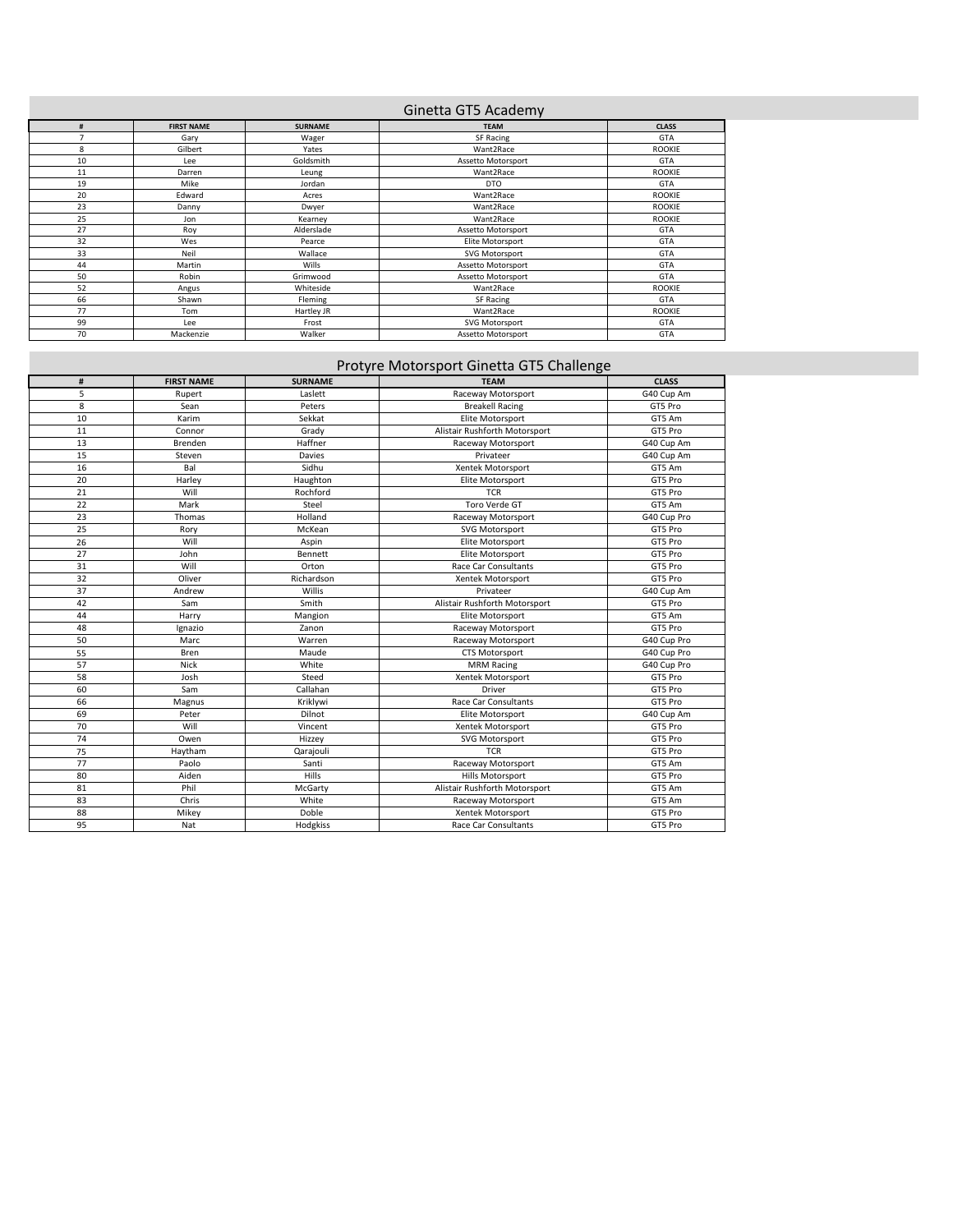## Porsche Cayman Islands Sprint Challenge

| <b>Driver</b>            | Race No. | <b>Championship Category</b> | <b>Origin</b>          | <b>Team</b>               |
|--------------------------|----------|------------------------------|------------------------|---------------------------|
| James Dorlin             |          | Pro                          | <b>Barnsley</b>        | <b>Redline Racing</b>     |
| <b>Peter Chambers</b>    | 5        | Am                           | Gomshall               | <b>Redline Racing</b>     |
| <b>Matthew Armstrong</b> | 9        | Pro                          | Leicestershire         | <b>Team Parker Racing</b> |
| <b>Nigel Rice</b>        | 15       | Am                           | <b>North Yorkshire</b> | <b>Redline Racing</b>     |
| <b>John White</b>        | 17       | Am                           | Wales                  | <b>IN2 Racing</b>         |
| <b>Carl Cavers</b>       | 22       | Am                           | Nottingham             | Valluga                   |
| <b>Alex Malykhin</b>     | 23       | Am                           | Surrey                 | <b>Redline Racing</b>     |
| <b>Harry Foster</b>      | 24       | Pro                          | Odiham                 | <b>Team Parker Racing</b> |
| Matthew Kyle-Henney      | 25       | Am                           | Hampshire              | <b>IN2 Racing</b>         |